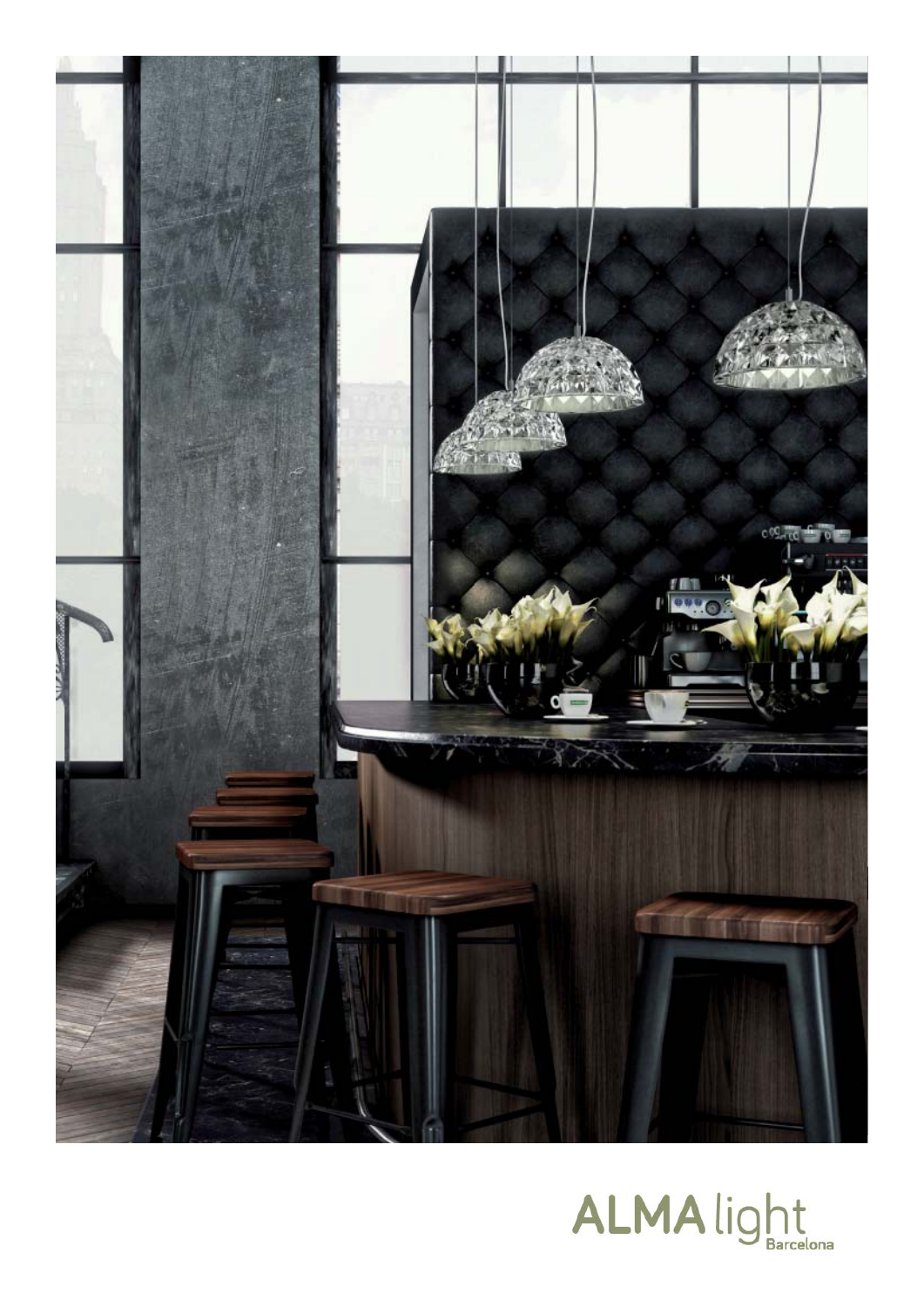

La colección DECO destaca sobre todo por los asombrosos reflejos que proyecta la luz a través de su pantalla de cristal.

Nos encanta la DECO porque es elegante, bonita y llamativa, y cuando está encendida crea un espectáculo de reflejos de luz a su alrededor. Aporta mucha luminosidad y alegría a cualquier espacio en viviendas, hoteles, instalaciones, pero creemos que combina especialmente con interiorismos que destilen un toque 'vintage' con aire de años cuarenta y cincuenta.

La colección DECO está formada por cinco versiones: pie de lectura, sobremesa, suspensión, plafón y aplique de pared. La estructura está disponible en dos acabados: cromo brillo y oro mate. Utiliza portalámparas E14 en sobremesa y pie, y G9 en suspensión, plafón y aplique, tanto para lámparas incandescentes como para bombillas LED, si así se desea. Su robusto cristal, prensado y facetado, está fabricado en Bohemia -en efecto, se trata de un cristal con denominación de origen- y se presenta en tres colores: transparente, ámbar y turquesa.

## The DECO collection stands out, above all, for the amazing reflections that light projects through its glass screen.

We love DECO because it is elegant, beautiful and eye-catching, and when lit it creates a spectacle of light reflections around it. It brings a lot of light and joy to any space in hotels, hotels and all kinds of facilities, but we believe that it combines especially with interiors that distill a 'vintage' touch with an atmosphere of the forties and fifties

The DECO collection consists of five versions: floor lamp, table lamp, hanging lamp, ceiling lamp and wall lamp. The structure is available in two finishes: shiny chrome and matt gold. It uses lamp holders E14 in table and floor lamps, and G9 in hanging, ceiling and wall. These sockets easily allow the application both of an incandescent or an LED bulb, at user's choice. Its sturdy glass, pressed and faceted, is made in Bohemia –indeed, it is a glass with denomination of origin- and is presented in three colors: transparent, amber and turquoise.

## Deco

Design by Cristian Cubiñá

Estructura hierro cromado Structure chromed iron

Pantalla cristal prensado de Bohemia en acabado transparente o degradado ámbar o turquesa Shade Pressed Bohemia crystal transparent glass or gradated amber or turquoise

Lámpara no incluida Lamp not included

5550/011 Cromo - Transparente Chome - Transparent 5550/012 Cromo - Ambar Chome - Amber 5550/015 Como - Turquesa Chome - Turquoise 5530/011 Dorado - Transparente Gold - Transparent 5530/012 Dorado - Ambar Gold - Amber 5530/015 Dorado - Turquesa Gold - Turquoise

G9 max 60W / LED





Acabados / Finishes



Otros acabados disponibles bajo pedido Other finishes available upon request